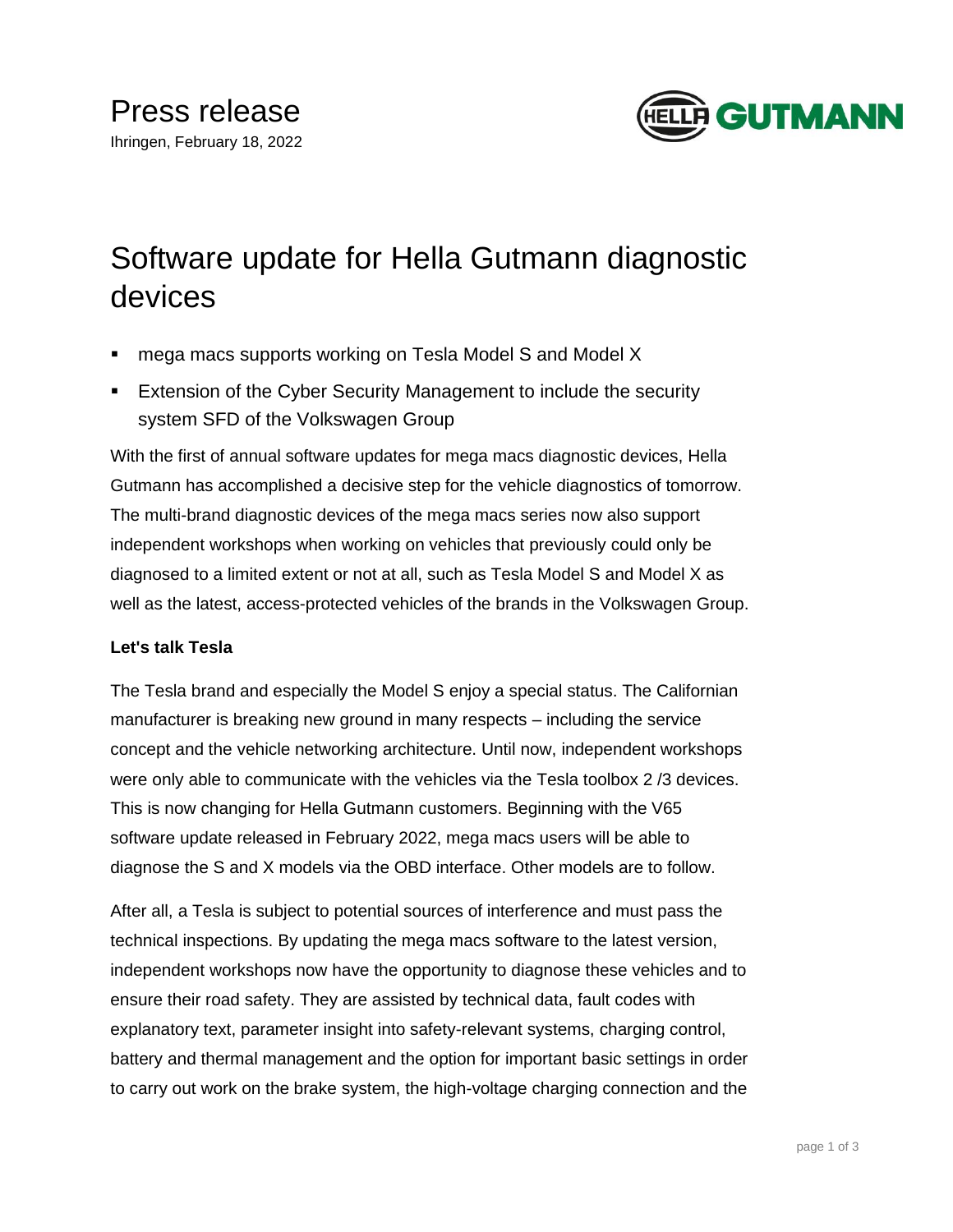

air conditioning system. It is also possible to reset the learned values of the steering angle sensor and testing of the air conditioning system.

## **Latest Audi, Cupra, Seat, Skoda und VW diagnostics as usual**

The Hella Gutmann developers have managed another important addition in the cross-brand Cyber Security Management (CSM) function, which was implemented in the mega macs software a good year ago. It is now available in every mega macs device and allows verified users to diagnose vehicles with cyber security systems without obstruction. Now CSM manages not only FCA's 'Security Gateway' and Mercedes-Benz's 'CeBAS' security systems, but also Volkswagen Group's 'SFD' (Security for Vehicle Diagnostics) system. SFD was first introduced in the VW Golf 8 launched in 2019. Since then, the number of secured vehicle models has been steadily growing. In parallel, the benefit for mega macs users is increasing. Vehicles such as Audi A3 and Q4 e-tron, Cupra Formentor and Born, Seat Leon, Skoda Octavia and Enyaq as well as VW Golf 8, Caddy, ID.3,ID.4 and Transporter T7 can now be diagnosed without a detour via the manufacturer portal.

By the way, every mega macs recognizes when it is dealing with a secured vehicle and automatically initiates the necessary activation steps unnoticed by the user. Extensions of the CSM to other manufacturers are planned and some of them are about to be activated.

**Note:** This text and corresponding photo material can also be found in our press database at: [www.hella-gutmann.com/de/hella-gutmann/presse/](http://www.hella-gutmann.com/de/hella-gutmann/presse/) **or** [www.hella.de/presse](http://www.hella.de/presse)

**Hella Gutmann Solutions GmbH, Ihringen:** The company has about 500 employees, is headquartered in Ihringen/Breisach, Germany, and belongs to the Hella Gutmann Group, which is a corporation of HELLA GmbH & Co. KGaA. The product portfolio focuses on professional equipment for auto repair shops, car dealerships, and vehicle testing organizations. Core products are data, the software, devices and tools for diagnostics, exhaust emission tests, headlight adjustment, system checks as well as the corresponding measuring technology. About 45,000 automotive companies in 24 countries work with the equipment and professional expertise of Hella Gutmann Solutions every day. They benefit from the high German quality standards and customer-oriented services such as the Technical Help Line, technical training, technical data, and sales & marketing support.